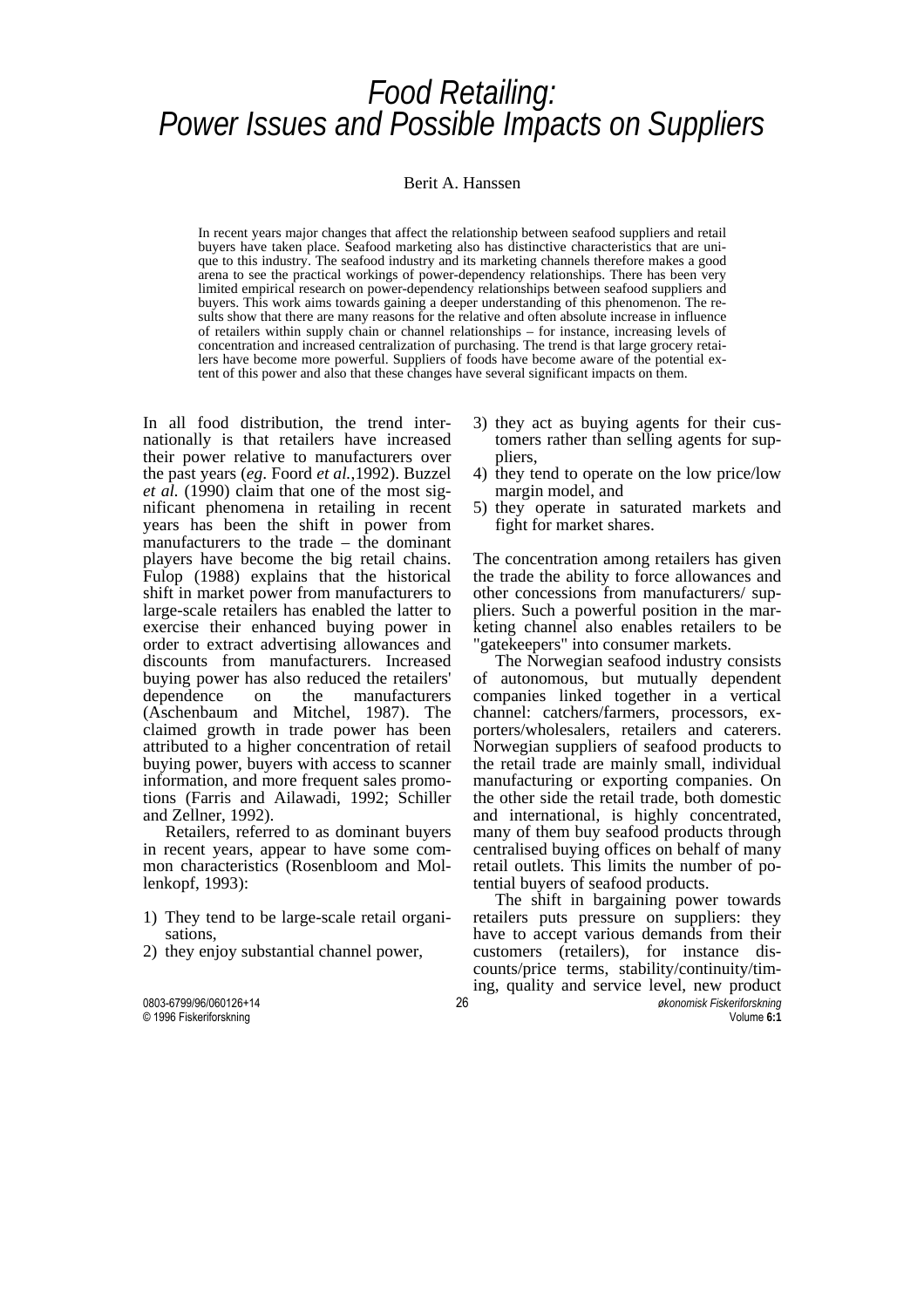development, and volume requirements. Some of these requirements are difficult to meet, due to unique characteristics of the seafood industry: supply variations and product perishability (short shelf life of fresh seafood products). The seafood industry is characterised by uncertainty (due to variability in supply of raw materials), and this situation may lead to usage of many different supply sources by the retailers. The majority of Norwegian seafood products are also characterised by lack of differentiation from competing products. It is therefore difficult for a supplier to get a powerful position in the buyer-seller relationship. Based upon this introduction, it can be argued that one of the most important factors in the relationship between the Norwegian seafood industry and its marketing channels, is the actual power-dependence relationship between the supplier and the buyer. Therefore the Norwegian seafood industry makes a good area to see the practical workings of the relationships.

#### *Towards a Theoretical Basis*

Attention is increasingly devoted to the analysis of distribution channel structure and behaviour. Different approaches offer alternative concepts for explaining the dynamics in marketing channels. *Power[1\)](#page-13-0)* is a key construct in the study of human behaviour (channel behaviour included), and by learning to manage with power, channel members will be better able to achieve the goals of the distribution channel as well as their own goals. This is supported by Pfeffer (1992a, 1992b) who claims that managers cannot be effective without understanding and using the bases of organisational power and influence. To classify power, Bates and Harvey (1986, p. 304) identify three types of actions: *"Power behavior.....consists of..... (1) the giving of orders, directions, instructions, commands or directives; (2) the deliberate application of recognized punishments and penalties, withdrawal of legitimate privileges and rewards, or the application of recognized rewards and privileges to gain conformity to norms or directives and (3) the stating of new rules, norms, role definitions, procedures, schedules, and so on which are binding upon the other."* 

Two conditions must prevail if the power is to be real in consequence (Bates and Harvey, *op. cit*.): *First*, an individual has power if members of the group in which this behaviour is performed recognise his/her right to engage in this kind of behaviour and is defined as legitimate. *Second*, they have the power if, even though no such right to this kind of behaviour exists, they can engage in such behaviour and others have no alternative but to accept and conform to their desires. As mentioned earlier, increasing attention is devoted to analysis of marketing channel structure and behaviour. This literature on buyer-seller relationships also offers several different conceptualisations and explanations on the matter of power in marketing channels. Among the theories/ frameworks providing valuable insights to distribution channel dynamics are: *1)* The *Political Economy* framework (Stern and Reve,1980; Arndt, 1981, 1983) offers a dyadic approach to channel behaviour that integrates both economic and socio-political factors. Power is treated as a resource sought, and power is a focal dimension of the social system. *2)* In the *Interaction* Approach (Håkansson, 1982) the focus is on the interaction and the mutual participation in the transaction between the buyer and seller (dyadic approach) – *how* the parties interact. Power is seen as a dimension of the interaction atmosphere. *3)* The *Network* Approach (Johanson and Mattsson, 1987; Mattsson, 1985; Thorelli, 1986) views power as linked to position within the network, and network position provides a location of power from which to influence the network.

 The different frameworks represent different perspectives on the interaction/ exchange relationships between buyers and sellers in a marketing channel. A large amount of research, both in conceptual and/or empirical settings, has been carried out on each of the perspectives/frameworks mentioned above. However, there is a lack of effort to try to apply these theories specifically to seafood industry settings. In the next paragraphs, characteristics of the Norwegian seafood industry and its marketing channels – and also some previous research on seafood distribution – are presented. The value of the frameworks mentioned is evalu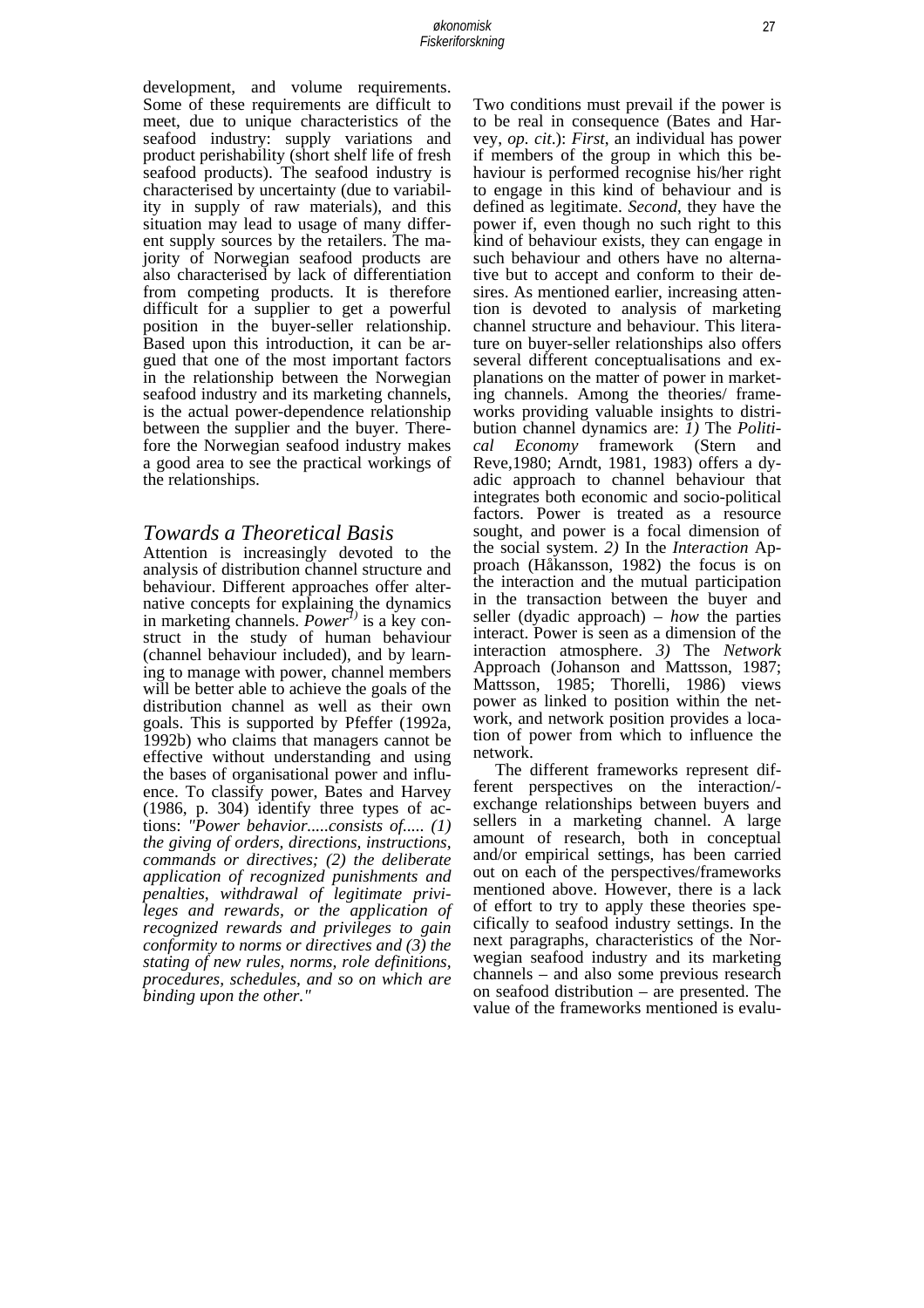ated for their ability to explain phenomena in a seafood marketing setting.

#### *Characteristics of the Norwegian Seafood Industry and its Marketing Channels*

The Norwegian seafood processing industry consists of approximately 400 plants. These processing plants are spread along the coast of Norway, with the largest concentration of processors in the western and northern parts of the country. Typical for the processing plants is the location close to points of landing of saltwater fish and to fish farmers (aquaculture products). These locations are however, far from the main markets for Norwegian seafood. Distribution of chilled products from these remote locations is not an easy task, due to the problem of *product perishability* and short shelf life that the industry faces. Distribution of chilled products is also costly. Distribution of frozen seafood to destinations outside Norway is not a problem. The reasons for this are lower distribution costs, the products have long storage life, and delivery logistics are flexible.

 The fish processing industry makes an important contribution to the Norwegian economy. In 1993 there were approximately 11.000 people employed in the sector (Nilsen and Steinholt, 1994). The majority (90- 95%) of the Norwegian seafood products are exported to markets in Europe (EU is by far the most important market) and overseas.

 In July 1995 there were 522 registered companies exporting seafood products from Norway. The value of the Norwegian seafood export has increased steadily over the past years: approximately £1.7 billion in 1993 and more than £2 billion in 1994 (Eksportutvalget for Fisk, 1994). The average export price of most seafood products decreased in the period. The increase in value is mainly caused by increased quantities exported.

 The processing industry is characterised by heterogeneity, with large vertical integrated concerns, and also a large number of small processing plants. Seafood processors in Norway are supplied with raw materials (ground fish, pelagic fish, shellfish) from domestic catches, and from imports. The majority of seafood landings are from the domestic fleet. Some imported raw fish is also bought by Norwegian processors to make up deficits, especially when particular species are unavailable locally. Also farmed salmon are supplied to processors. The largest volumes are primary processed (gutted, iced and packed) for fresh distribution and sale, or for further processing abroad. A lesser, but increasing, part of the farmed salmon is further processed in Norway, for instance filleted, smoked, marinated, or highly processed such as controlled atmosphere packs (CAP) and frozen retail packs. The seafood industry is characterised by variations in the supply of raw materials, due to stock variations, weather conditions, fishing effort, and governmental regulations (Prochaska, 1984). These phenomena produce *uncertainty* and unstable market conditions, especially for fresh seafood products.

 The above presentation reflects some fundamental problems that suppliers and buyers of seafood have to deal with. First, product perishability has notable implications for distribution of fresh products. Secondly, uncertainty in the supply of wildcaught fish creates unstable market conditions. Finally, there is mutual dependence between autonomous participants in the processing- and distribution network.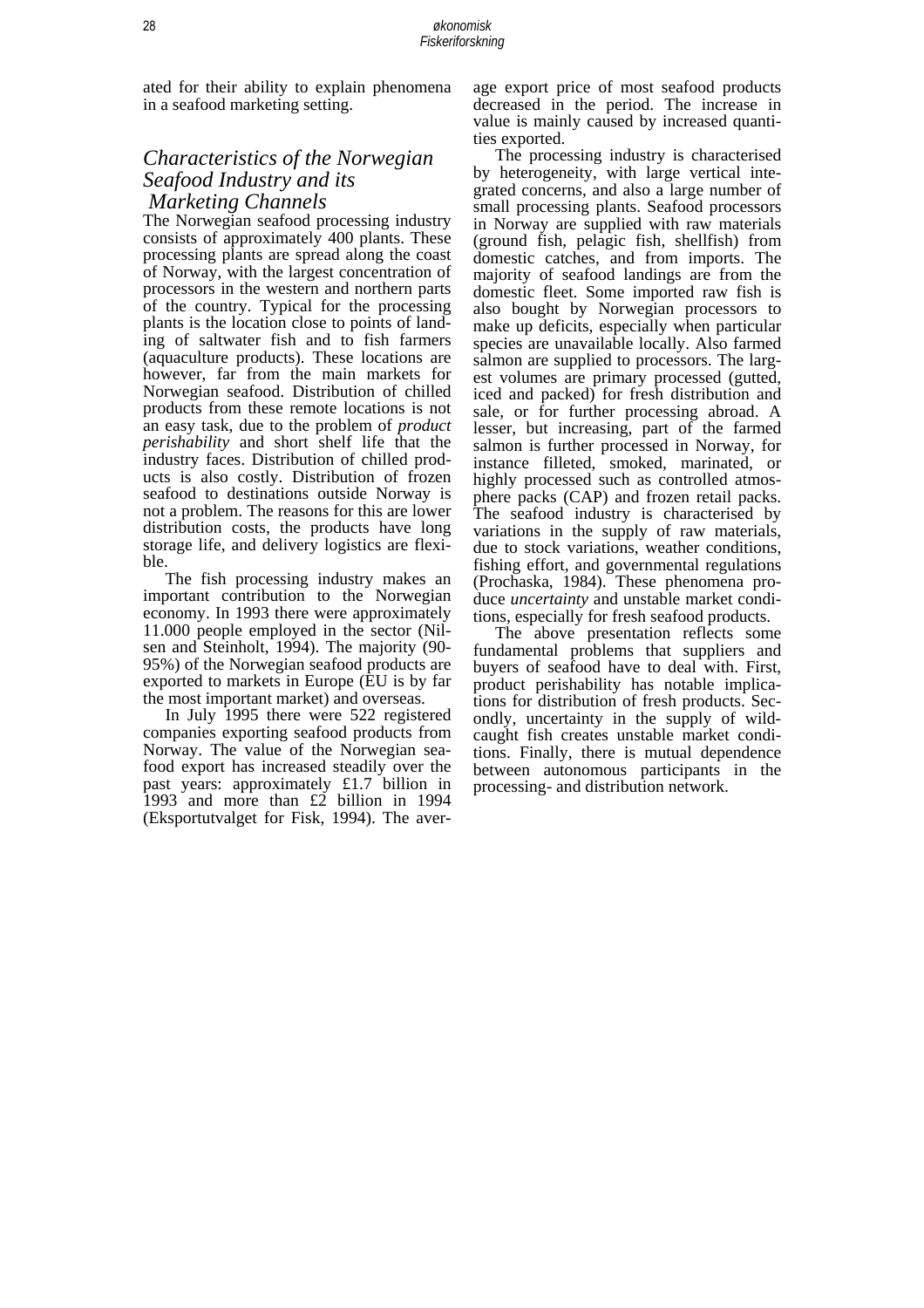# *Distribution Network and Supplier-Buyer Relationships*

Most distribution channels in the seafood industry are either producer-to-exporter/ wholesaler-to-retailer channels, or producerto-retailer channels (including structures with retailer- or producer-owned wholesale operations). The distribution channels are typically of an indirect nature. In some cases, for instance domestic distribution of seafood, processors may sell directly to retailers or caterers. Seafood products for foreign markets are distributed through a more indirect channel. The nature of such distribution channels (indirect) can be a hindrance regarding close buyer-seller relationships. At the same time, participants at all levels in the seafood industry – from catching/fish farming, via processing, to exports and retail sales – are autonomous actors, but are mutually dependent upon each other. There is sequential interdependence (Thompson, 1967) in this production- and distribution channel: One part cannot do its job until others have done theirs. The outputs of one organisation become inputs for another. Interdependence with other channel participants lies in the availability of resources and the demand for them. Such interdependence can create problems of unpredictability or uncertainty for the organisation. Each party in the processing and distribution network is responsible for their own business, but not for the business of other network participants. These circumstances give rise to uncertainty, and in such conditions *opportunism* – "self-interest seeking with guile" (Williamson, 1975, p. 26) – has a favourable climate. Participants at one level in the production- and distribution network can take steps that promote themselves, but these actions can harm the chances of other network participants reaching their goals.

 There is a clear connection between mutual dependence, power and the need for adaptation and co-ordination. One way for organisations facing uncertainty to cope with this problem, is to restructure their exchange relationships by increasing co-ordination. But increasing the mutual control over each other's activities in order to control the problem of uncertainty regarding outcomes, is likely to increase interdependency with respect to behaviour.

 Co-ordination (*eg.* in a buyer-seller relationship) must not subvert the competitive goals of the individual partners to that relationship. As stated by Cunningham and Culligan (1988, p. 514): *"the orientation of relationships, the dominant direction of influence and the definition of the "rules" of the relationship will be determined by the distribution of power dimensions between the partners."*

## *Previous Research on Seafood Distribution Channels*

The amount of empirical research has been carried out, focussing on buyer-seller relationships in seafood industry contexts is limited. In distribution networks in the food industry, the balance of power is perceived to lie with the retail buyers (Davies, 1990; Brookes, 1995; Foord *et al.,* 1992; Buzzel *et al.*, 1990; Fulop, 1988; Aschenbaum and Mitchel, 1987; Hogarth-Scott and Parkinson, 1993; Olver and Farris, 1989; Rosenbloom and Mollenkopf, 1993). Consequently the benefits of the relationship in terms of attainment of individual competitive goals, are perceived to accrue predominantly to the same buyers. The growing exercise of power by retailers is a common issue of concern to food manufacturers as well as other suppliers (Brookes, 1995).

#### *Buyer-Seller Relationships*

The next section outlines the buying patterns of seafood by retail companies. Because of the complexity of buying, merchandising, and marketing in retail chains, centralised structures are common. Generally, retail chains purchase centrally through their own purchasing offices for seafood (in some instances these are the same offices as for meat purchases). The purchasers place orders with the suppliers, the deliveries are received at the retailers' warehouse and distribution centres or at storage facilities of the distributors. From there consignments of seafood are shipped to the individual retail outlet. Orders from each retail outlet to the chains' distribution centres are done by tele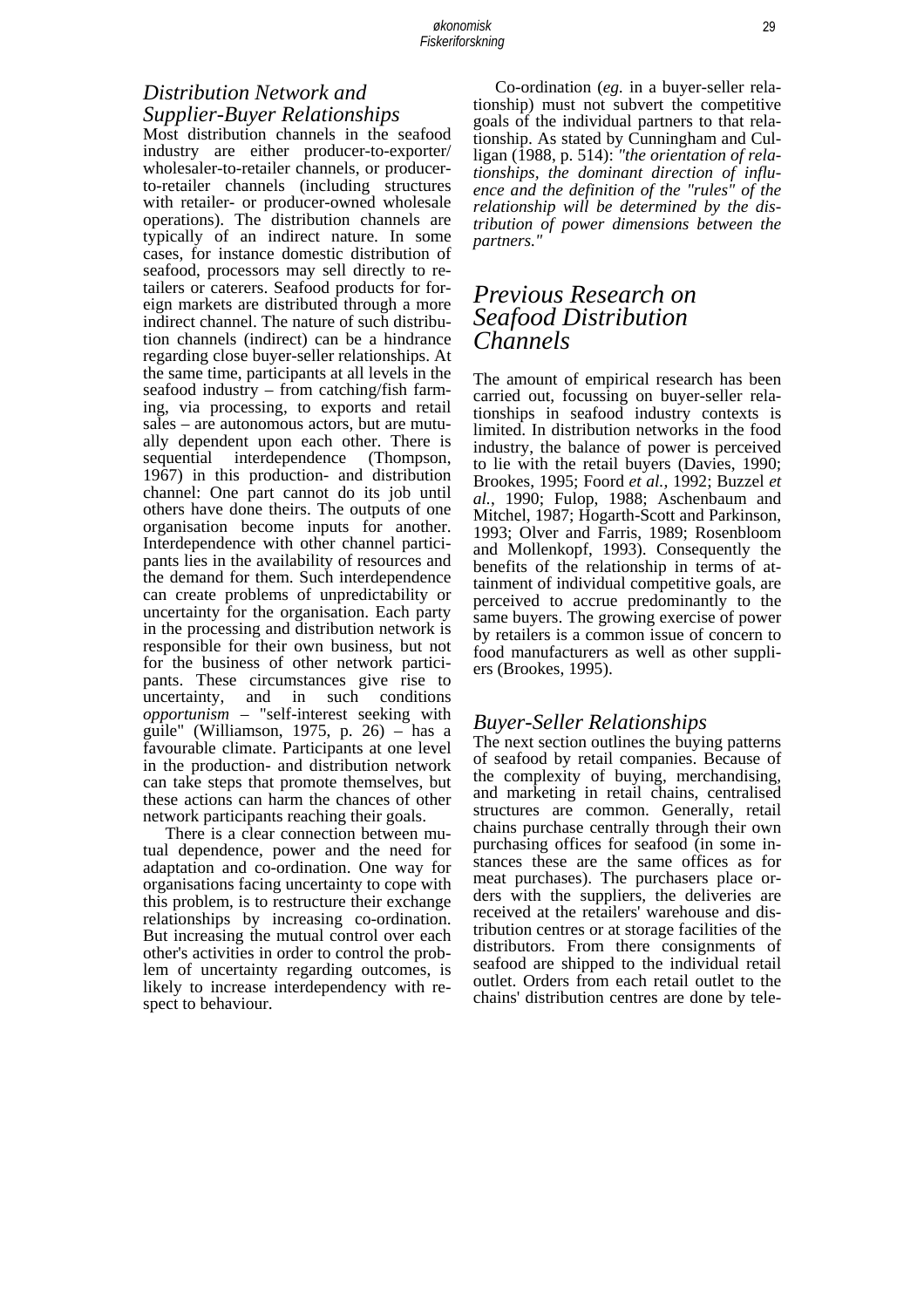phone or through databased ordering systems. Agreements for buying of seafood products are often done orally, and many retail chains have loose bonds to the supplier side.

 Multiple chains use relatively large supplier pools, with both domestic and foreign suppliers (Dawson *et al.*, 1987). The suppliers are utilised according to need or the ability to meet the desires of the buyers. An empirical study of seafood buying in supermarkets in the United States, found that a broadening understanding among the buyers is that long-term relationships with the supplier side are more desirable (Hanssen, 1989). In a study of the Scottish seafood industry, Dawson *et al.* (1987) found that the majority of retailers preferred to stay with existing suppliers if possible. Stability was desired, but only as long as existing suppliers remained competitive. In spite of the assertions mentioned above, some individual supermarket chains do vacillate heavily between suppliers (Hanssen, 1989).

 Some retailers often use a small number of suppliers on a continuous basis. This is often the case of large suppliers, which can generally deliver adequate volumes of the desired fish year round. In addition, smaller suppliers are used according to need, and these are chosen primarily because of their product offers: the seasons that the fish varieties are offered and the price placed on their products. Reputation for quality and service is also very weighty criteria when the retail buyers select suppliers of seafood. Fulfilment of the buyers' wishes and demands become, therefore, a key factor for suppliers who want to deliver to the retail sector. This is especially true regarding the smaller suppliers. The larger suppliers, who are able to deliver what the chains want at any time, do not have the same pressures to be constantly attentive to the buyers' whims. It is as though larger suppliers, due to their powerful abilities to pacify the buyers' demands on deliveries of the desired quantity of high quality seafood products on a continual basis, become such important partners for the buyers that they cannot be substituted.

## *Applications of Theory for Explaining Phenomena in Seafood Marketing Channels*

Taking the specific context of the seafood industry into consideration, how do theoretical frameworks fit into the "real world" and what is the ability of theoretical frameworks to explain interaction issues, such as power, in this specific setting? In answering these questions, a review of previous applications of the theory in parallel contexts (*i.e.* food industry settings) is made. In order to be generally applicable in contextuality, the theory must be able to explain and predict phenomena in different industries and in different exchange relationship arrangements.

 Studies on the application of these concepts in the seafood industry are very rare. This fact indicates that there are gaps between the existing tools for studying interaction phenomena and the ability of the theoretical tools to explain these phenomena across industries/different empirical realities. Reflecting on the reasons why there are gaps between theoretical tools and application of these tools across industries, one factor that is apparent is that a large number of different theoretical accounts exist, and many of these theories are to a certain degree conflicting. Some of the theoretical constructs, especially the behavioural constructs as for instance power, appear to be difficult to operationalize, estimate, and measure in an objective/independent way.

 Elg and Johansson (1993) studied governance structures in the highly concentrated Swedish food industry, using transaction cost analysis (Williamson, 1975). They claim that all the three governance forms referred to in transaction cost theory (market, "hybrid", hierarchy) can be found in the transactions between manufacturers and wholesalers in the food industry. While market is the main governance structure for the smaller suppliers, transactions between large manufacturers and wholesalers are governed bilaterally – where exchange involves recurrent transactions and a certain amount of mutual adjustment between the parties. Transactions are characterised by high asset specificity (production capacity, personnel, technology), and uncertainty (access to distribution, maintenance of rela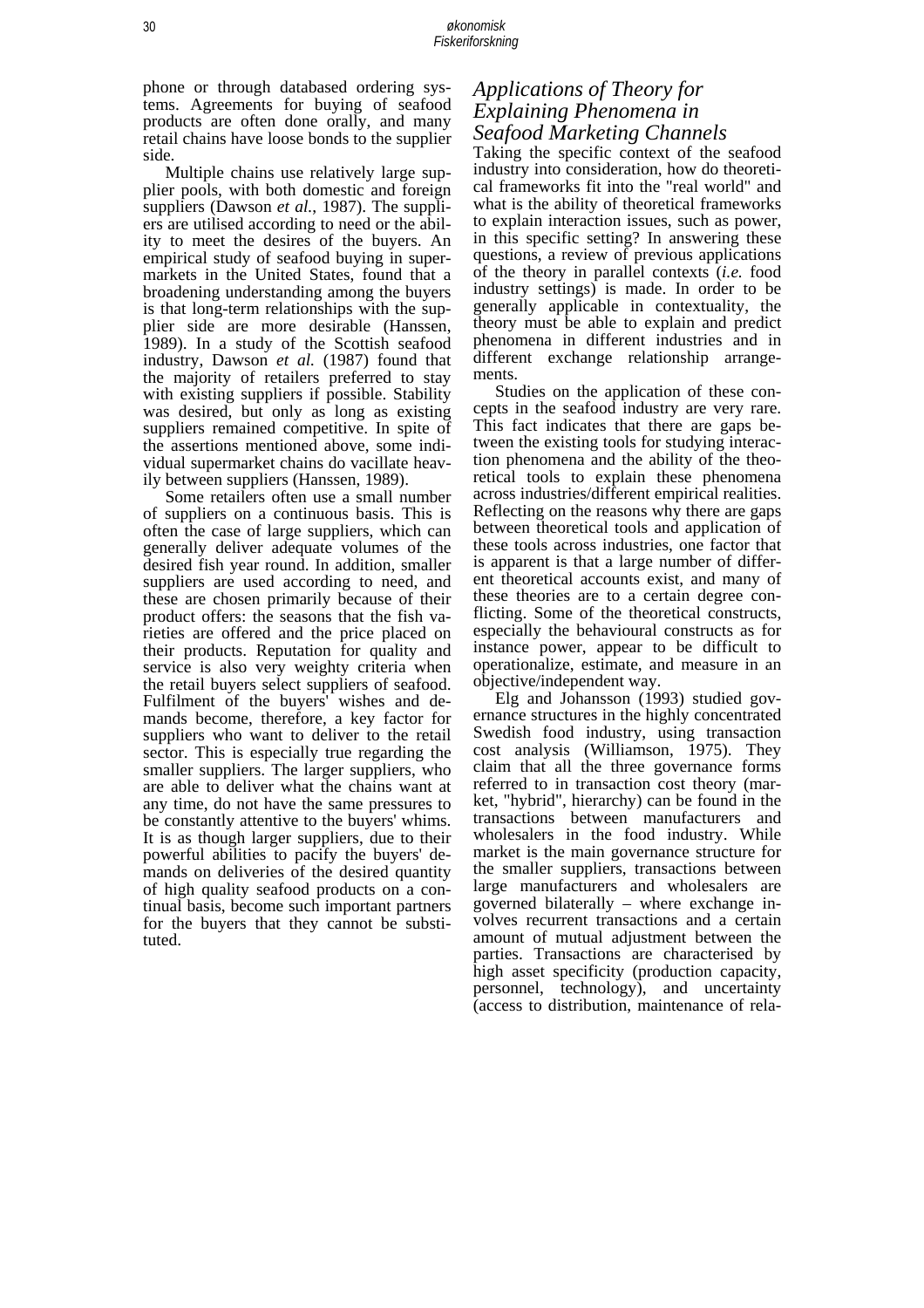tionships), which is also the case in the seafood industry.

 Elg and Johansson (*op. cit*.) claim that the manufacturers' high transaction costs give them a poor bargaining position, and enable their customers to behave opportunistically. Under such circumstances transaction cost theory predicts forward integration, but the authors found no evidence of manufacturers trying to integrate forward in order to gain control over distribution. This manifestation indicates that transaction behaviour can only be explained in terms of conditions *outside* the unit of analysis of transaction cost theory. There seems to be shortcomings in the transaction cost theory, with its focus on individual transactions, in order to explain governance structures in a food industry context.

 As another example of empirical research in the transaction cost tradition, Ytreberg and Reve (1989) studied vertical integration within retailing. The results show that retailers gain the most from vertical integration, shifting channel power downstream away from suppliers. When talking about power in distribution channel contexts, one need to distinguish between two types (*ibid*.). One is market power which is used to obtain economic gains and which economic theories are concerned about. The other type is channel power, which is used when dividing channel profits. Channel power has been studied extensively in the marketing literature (see *eg.* Gaski, 1984 for a review), but applications in food distribution channels have been limited.

 Knox and White (1991) studied the nature and dynamics of buyer-seller relationships in horticultural marketing in the United Kingdom, using the interaction approach framework. The authors emphasise the structural alteration in the retail market, with more fresh produce sold directly through multiple retailers, compared to traditional, more indirect distribution patterns. Both suppliers and buyers are experiencing changes in the nature of their business relationships. The empirical results show that both parties recognise the power base of the retailers in conditioning the relationship. On the other side, Knox and White (*op. cit*.) found a high level of responsibility that the retailers display towards their suppliers. The authors speculate that this is due to retailers acknowledging their increasing interdependency if future growth is to be realised. They conclude that horticultural suppliers have been successful in positioning themselves in a retailer-driven marketing environment. The relationships investigated were of a long-term nature, with highly sophisticated contact patterns with multiple linkages.

 When carrying out this empirical investigation, Knox and White employed elements from the interaction approach for studying industrial markets. They talk about power and dependency without mentioning how these constructs are defined, operationalized and estimated. The degree of appropriateness of the interaction approach framework in this particular study, seems to be linked to the development of relationships, rather than to say something about power and dependency.

 Hogarth-Scott and Parkinson (1993) studied the relevance of constructs of power/dependence, conflict and co-operation to the context of the UK food distribution channel. By synthesising elements from the interaction approach, the network approach, and the political economy framework, they conducted indepth interviews of manufacturers who had a continuing relationship with a retailer. About 50% of the relationships were classified as "mutual interdependence", while about 25% were classified as "retailer dominated". None were "supplier dominated". All results are based on respondents' perceptions. The authors conclude that power/dependence, conflict and co-operation are important issues in all channel relationships. In their views, power and dependence are consequences of technological (*eg.* scanning) and structural changes in the marketplace, and power was exercised by the retailer in its reluctance to share scanning information.

 Brookes (1995) studied the recent changes in relationships between retailers and fresh produce suppliers, with special emphasis on the implications for the suppliers. The author adopts a basically investigative research approach, and reached some "postulatory" conclusions. A case study approach to data collection and analysis was used. In studying power in the relationships between suppliers and their customers, the author uses some concepts from the litera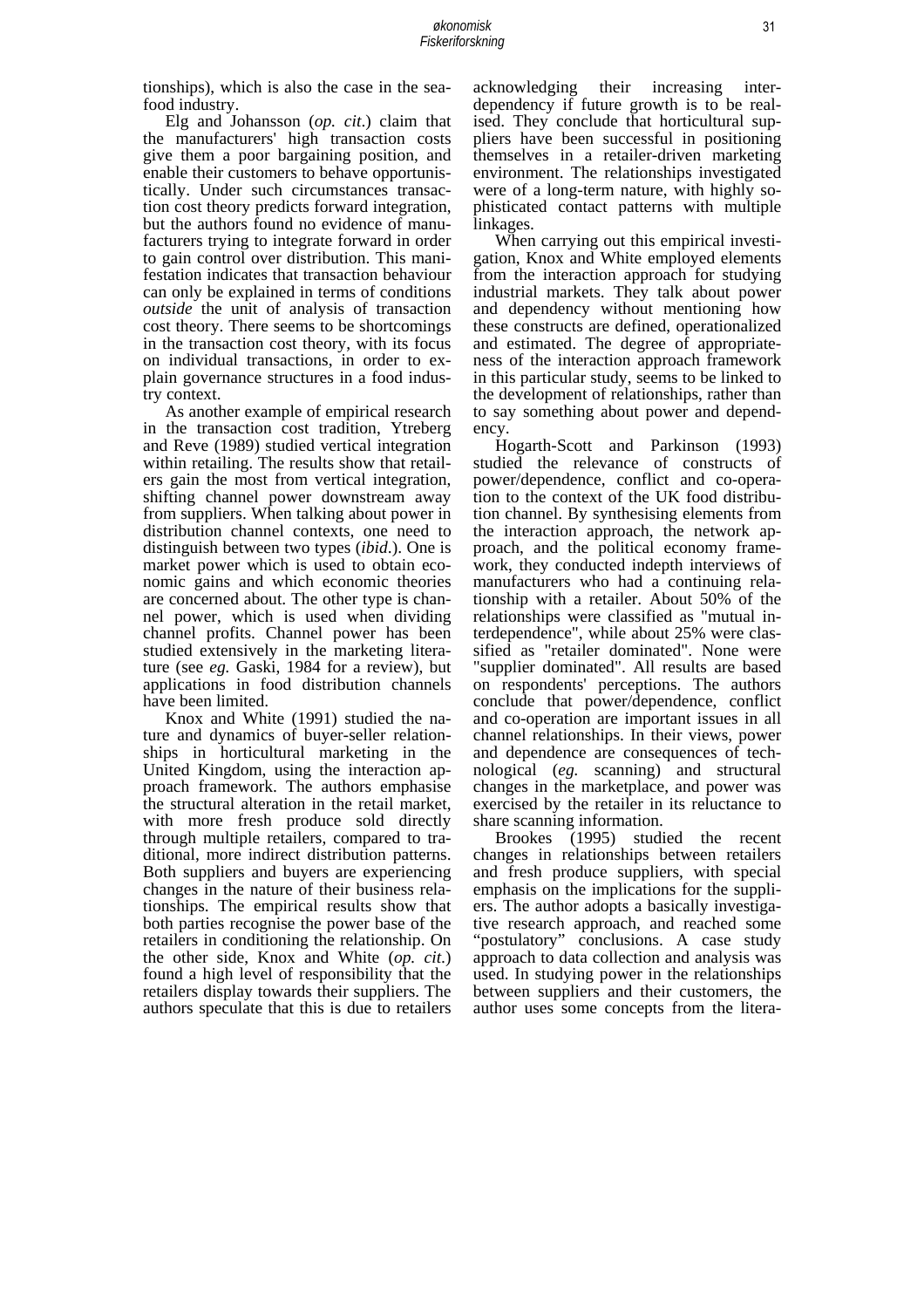ture on channel power (*eg.* Gaski, 1984; Frazier and Summers, 1984; Butaney and Wortzel, 1988; Richardson and Robicheaux, 1992). It is not clear how Brookes operationalizes the constructs of power when carrying out the research, but he emphasises that some retail buyers now believe they have the capability to impose their "systemic" power<sup>2)</sup> over their suppliers. It seems though as Brookes is introducing elements from the frameworks mentioned in the introduction, but has some problems in applying them successfully to the relationships under investigation.

## *Ability to Explain Power in Seafood Distribution Channels*

The frameworks mentioned in this paper have not yet made clear and consistent definitions of the constructs of power and dependence, and therefore, there are difficulties in operationalizing theory into any "realworld" contexts. There is also a lack of effort to try to apply these theories specifically to seafood industry contexts. This last point might be an accident of research interests – not necessarily caused by unclear constructs. The emphasis on the construct of power varies between the different frameworks. The frameworks have accepted the importance of power issues in understanding and explaining distribution channel phenomena, but there is however a tendency in the frameworks reviewed to dismiss the analysis of intangible issues, as for instance power. The reason might be that this kind of phenomenon cannot be directly observed, and the empirical findings cannot be corroborated through the replication of the research by other researchers.

#### *Possible Improvements in the Way We Study Channel Power*

In approaching the problem of observing and explaining power in seafood distribution channel contexts, one way of improving this research might be to move from deductive<sup>3)</sup> to inductive<sup>4)</sup> research methods. In the inductive research tradition, conceptual and theoretical structures are the outcome of induction, and theories that explain social

phenomena must be grounded in observation and experience (Glaser and Strauss, 1967).

 It is clear from the preceding review of previous research that there are problems when regarding the ability to explain power in marketing channels. There is some disagreement among the approaches of how the construct of channel power is treated, and also about how to conduct research – how to produce knowledge – on power in distribution channels. Past researchers in the area of marketing channel power have experienced two fundamental problems in their research efforts. First, the definitions of the power construct have been weak and inconsistent with the behavioural definitions from which they were drawn (see *eg.* French and Raven, 1959; Beier and Stern, 1969). In addition, the operationalization of power by the various researchers have failed to measure the ability domain of power, and neglected an important element of channel power. In general, behavioural theories lack a proper specification of the scope of the theories, and lack a proper and common specification of power. There are also disagreements about operational definitions and causal structure, which make the testability weak. If this is accepted, then it follows that there is clearly a need to advance the study of power in distribution channels, and to clarify the definitions and concepts in this research.

# *Trends and Structural Changes that may Affect Suppliers of Seafood*

The next paragraph focusses on practical workings of power-dependency relationships within food retailing. Emphasis is put on trends and structural changes in contemporary retailing, that may affect suppliers to this industry.

## *Consumer Trends and Retail Industry Trends*

Changes in consumer behaviour may bring about changes in demographic structures (changing household compositions and sizes, ageing population, sharp division between the 'haves' and 'have-nots'). Also,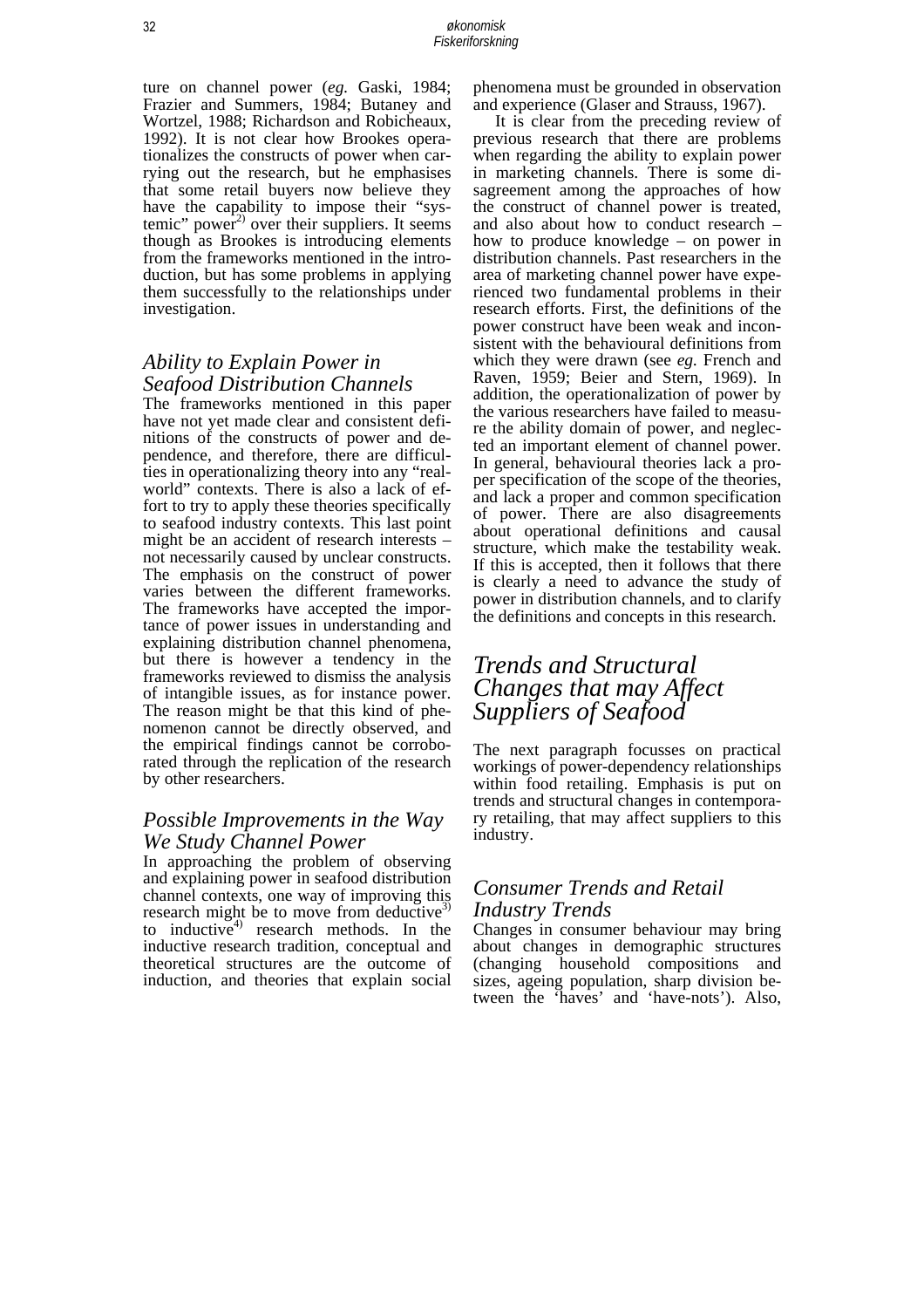consumer attitudes are changing toward a convenience orientation, and toward food, health, and ecology concerns (Johnson, 1990; Lucas, 1986). Furthermore, the shopping patterns are changing: consumers are increasingly more mobile (greater travel distance), and there is a trend toward lower shopping frequencies (weekly major shopping trips for groceries). Consumeres are also more demanding: a switch from quantity to quality in food consumption was predicted in the 1980s, attributed to four main areas of influence (Webster, 1987):

- 1) Nutritional adaptation the switch to enriched, healthier and/or slimming products.
- 2) Food taste improvements by using better or more natural ingredients, or by using more adventurous food (*eg.* fruits, aromas or spices).
- 3) Incorporation of service notably, convenience in preparation or sizes.
- 4) Image improvements achieved through packaging and other forms of communication.

The changes mentioned above create new challenges to the manufacturers and retailers to define accurately – and effectively satisfy – the needs of the consumers. Technological changes in retailing, such as scanning and electronic data interchange (EDI), and emphasis on productivity and efficiency, may cause changes in retail strategies and the way they deal with suppliers. Today, product codes (bar codes) are standardized between manufacturers, retailers and distributors, and there is a wide range of electronic point-of-purchase systems (EPoS) available. Within the grocery sector in the UK, there were nearly 900 stores with full scanning installations at the start of 1989 (IGD News 1989), and the number is increasing steadily. EPoS systems are not limited to larger stores, and such systems involve some major benefits for the retailer (McGoldrick, 1990):

- 1) Logistical benefits: Rapid flow of information and immediate recording of sales allows stockholdings to be reduced.
- 2) Productivity benefits: Faster checkouts better utilization of labour, better scheduling, better stock control – better utilization of space.
- 3) Buying benefits: Constantly updated record of sales trends by product and by store, basis for detailed demand forecasts (seasonal and local).
- 4) Customer service: Faster checkouts reduce queues, itemized receipts.
- 5) Marketing strategy: Immediate feedback after changes in pricing, product range, display allocations, advertising etc. Easy to analyse the manipulation of marketingvariables, guidelines for political decisions such as opening hours and customer service levels etc.

Other forces shaping changes might be competitive positioning in the retail trade because of, for example, trading-up opportunities, own-brand strategies and image building (Brookes, 1995). For instance, in UK grocery retailing, the retailer margins have increased during the late 1980s and early 1990s. This has been achieved partly by a greater emphasis on *higher-margin products* such as fresh foods (where gross margins of 30 to 40% are common), and through investments in larger outlets.

 Retail companies believe that their *ownbrands* will help build store-loyal customers. Larger retailers now offer own-label products that have performance characteristics comparable with the leading national brands (Lawrence, 1993). Own-label brands now account for about 15% of total grocery sales volume in the US. In UK, the figures are about 30% (Hoch and Banerji, 1993). In larger retail companies in the UK, for example, Tesco and Sainsbury's, own-brands account for closer to 50% of their sales volume (Brookes, 1995). Marks & Spencer runs it food retail business entirely on ownbrands.

 More and more *value-added products* are introduced by retailers: What was previously a commodity product, such as frozen pieces of meat or fish, are now presented as readyto-cook meals. Such new food products are most likely to be packaged as the retail company's own-brand, whether they are identified by the name of the company –  $eg$ . Tesco or Safeway – or by a separate label such as 'St. Michael' (Marks & Spencer). By controlling the sources of supply and setting their own quality standards, retailers are now labelling a large amount of their fresh and frozen foods as own brands.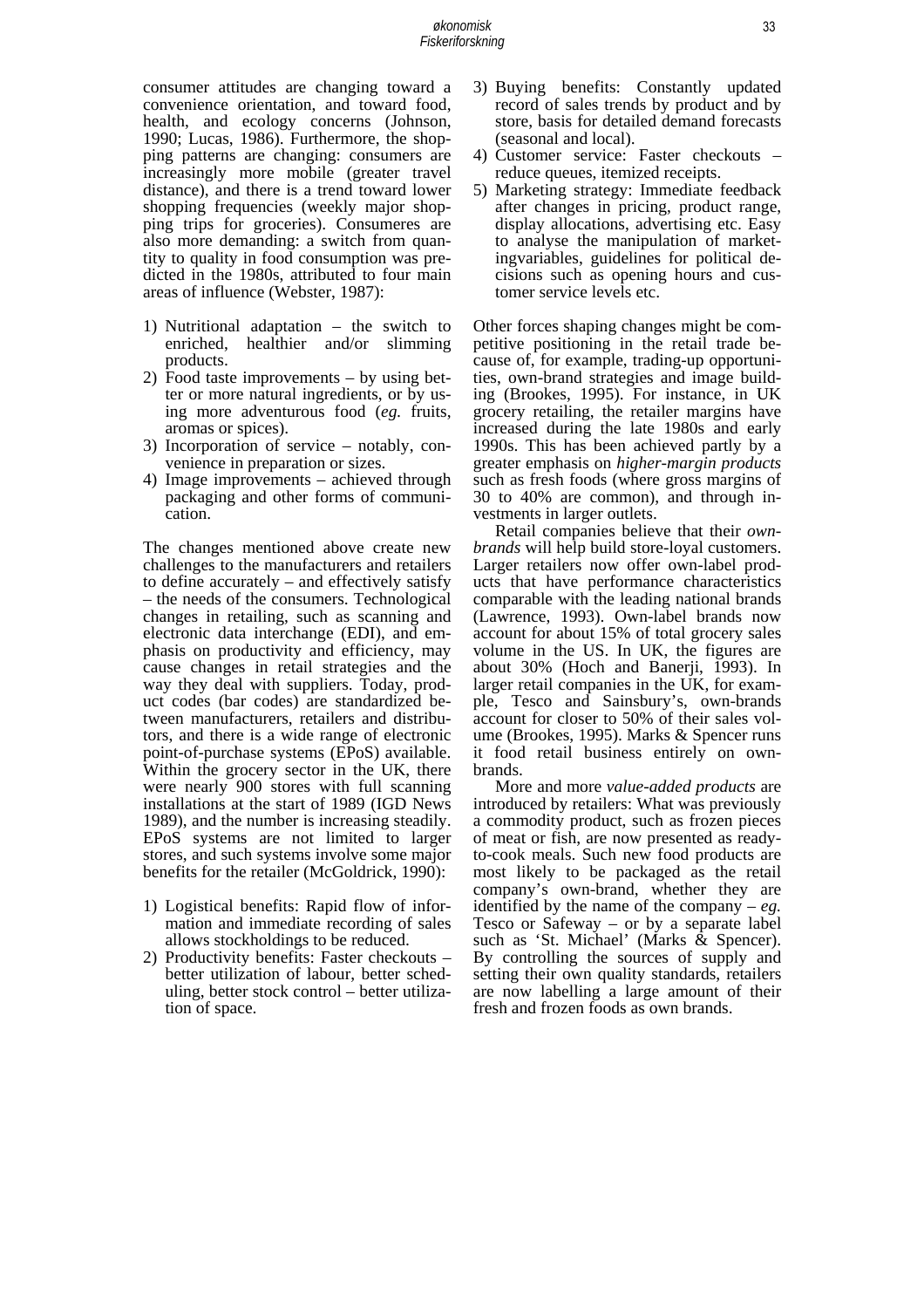In recent years retailers have, to a larger degree, built long-term relationships with their quality suppliers. Such 'integration' implies a great deal of trust on both sides, and the retailers demand substantial support and commitment from the suppliers. Retailers are said to be asking for cost reductions at the suppliers – and then ask that the savings are in turn passed on to them (Brookes, 1995). Whether such saving are passed on to the end consumers are up to the discretion of the retailer.

 Centralised structures are common in retail grocery chains. The reasons for this are increased complexity of buying, merchandising and marketing – increased complexity of operation – in the retail trade. Some of the major advantages of centralised buying were identified by Wingate and Friedlander (1978):

- 1) More effective use of buying power in negotiation of supply prices and other terms.
- 2) Specialist buyers can devote more time to the analysis of market trends and the identification of new product opportunities.
- 3) The cost of the buying function is lower as economics of scale are obtained.
- 4) Better and more rapid quality control procedures can be implemented, and the quality of buying and stock control decisions is equalized across stores.
- 5) A more consistent assortment can be presented across all the stores to back up national promotions and image building.
- 6) Store personnel need not be selectors and negotiators, their time is freed to concentrate upon store organisation and selling activities.

Increased centralization in the retailing industry implies that suppliers have to redefine their structures and strategies to match those of large powerful retailers. For instance, UK retailers expect their suppliers to match their structures with retail structures, with suppliers working as close-knit units with the retailing buying groups (Brookes, 1995). The increasing proportion of trade taken by the multiple chains at the expense of other types of retailers (for example, co-operative societies, voluntary groups, franchising), has been one of the most significant changes in retailing structure (McGoldrick, 1990). The grocery sector is particularly highly concentrated. Euromonitor (1989) estimates that the multiples' share of food turnover and retail market share will grow in most European countries. This trend is also reflected in the Scandinavian countries, for instance in Sweden, where three multiples dominate food retailing with a joint market share of 92% (*Supermarket*, 1990). In Norway, more than 60% of retail food sales is distributed through a small number of retail chains that operate nationally. These large retailers have considerable power because of the size of their buying.

#### *Possible Impacts on the Suppliers*

The changes and forces mentioned above, individually and in concert, have several significant impacts on the strategies and structures adopted by suppliers to meet consumer trends and industry changes. As mentioned before, retailers are controlling the sources of supply and setting their own quality standards. Only suppliers that are able to deliver exactly the product (specified quality, price, and product characteristics) that is asked for, have the possibility to be chosen as a quality supplier in the long run.

 Today it is not unusual that retailers are monitoring their suppliers' standards (for example quality, temperature, or other agreed technical specifications) not only after purchase, but also at every stage from the production plant to when it is placed onto the supermarket shelves or displays. Buyers (retailers) expect to be kept regularly informed, and may want direct involvement with, for instance, their suppliers' research activities and new product development processes. They may also ask for exclusive rights to new products that are developed by the suppliers. This author believe that it is highly probable that those suppliers who build and maintain the closest relationships with their retail customers, are likely to be rewarded with preferred-supplier status. Suppliers need to work proactive with the retailers, and retailers expect suppliers to be 'category specialists'. Suppliers therefore need to understand where their particular product fits into its entire category, and its expected impact on *eg.* retailers sales vol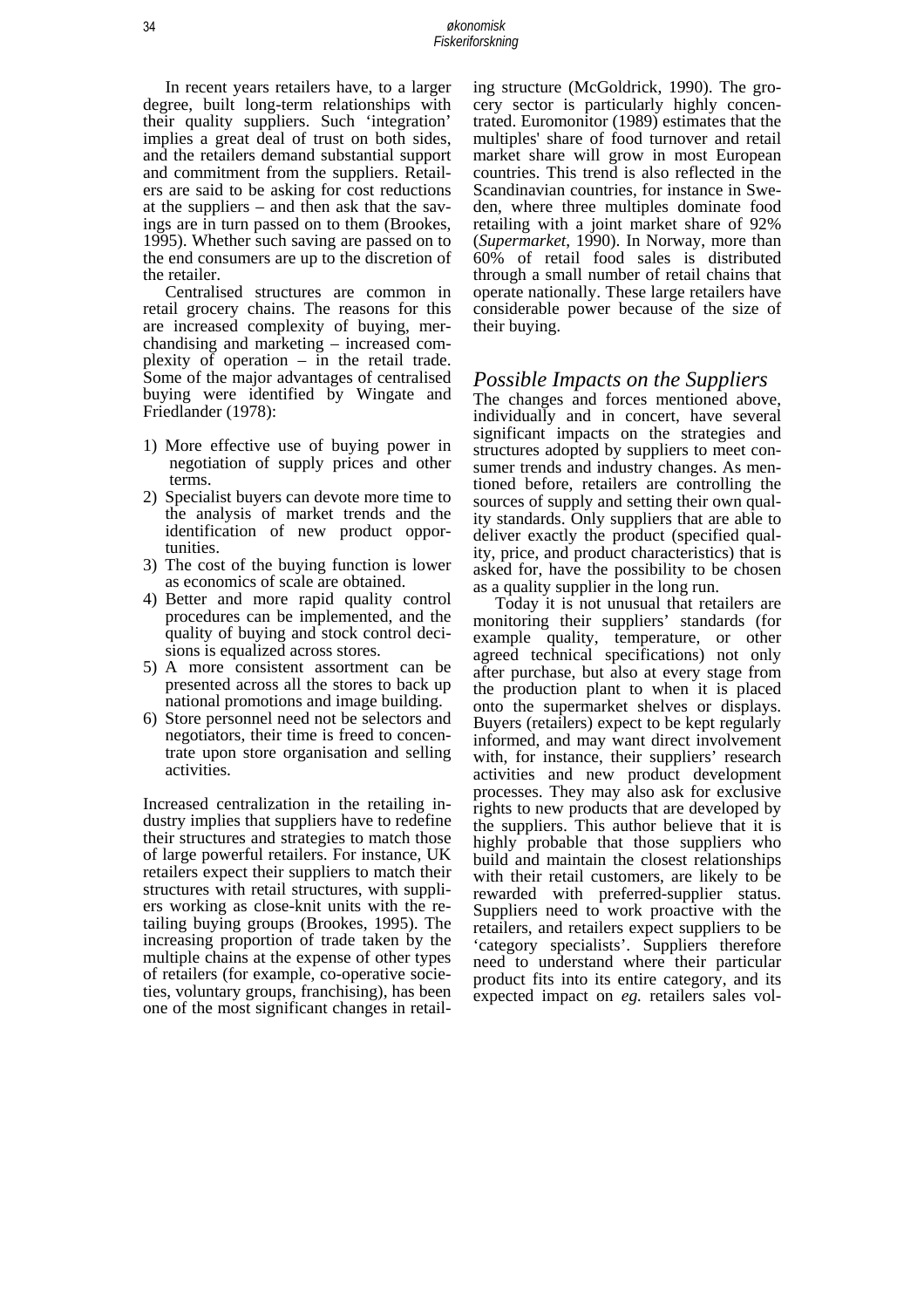ume for that category, and the retailer's positioning as a whole.

 An important managerial implication is that suppliers need to develop structures that mirror the retailers' structures. A crucial issue for Norwegian suppliers of seafood to the European retail trade is: are the supply (export) structures sufficiently responsive and flexible to adjust to the developing strategies, structures and systems of their major retail customers? The last thirthy years has seen a dramatic increase in the scale and power of retailing companies. Pommerening (1979) considered the changes in retailer-supplier relationships within a time-scale of three decades:

- 1950s: *'Manufacturer is King'* postwar shortages and a fragmented distribution system place the primary emphasis upon manufacturing and supply.
- 1960s: *'Consumer is King'* increasing competition brought more emphasis upon marketing and the development of manufacturer brands.
- 1970s: *'Trade is King'* the more concentrated and powerful retailing industry increasingly took over the functions of marketing.

Size itself (in terms of large versus small companies) is not the main factor determining the nature of the power relationship between retailers as buyers and manufacturers as suppliers. Grocery retailers have utilised the period of depressed activity during the late 1970s and early 1980s to their own advantage, pushing own labels and their own image whilst overall demand was slack (Scherer, 1980). Concentration amongst the retailing industry actually intensifies this situation because it forces retailers to exploit their position to the full if they are to be able to sell competitively. The most obvious implication is that the size of the large retail chains has enabled them to obtain highly competitive and advantageous terms from food manufacturers.

 The power-dependence relationship is an important component in the buyer-seller relationships. By understanding the construct of power, and by learning to manage with power, suppliers may be better able to achieve their goals. This knowledge may further be valuable to seafood suppliers in that it can guide them to act in a way that improve their level of influence when dealing with powerful buyers. Both increasing retail concentration and changing corporate structures have increased the competitive pressures on suppliers of seafood products. Centralised buying limits the number of potential buyers in the retail sector. It also increases the importance of small numbers of key accounts as a proportion of the sales of seafood suppliers. There is clearly a need for the seafood suppliers to work closely with retail buyers, by developing stable working relationships and by fostering a relationship climate that facilitate interaction and exchange between the supplier side and the buyer side.

 Manufacturers have certain advantages by supplying own brands for retailers (retailers' private labels) (Euromonitor, 1986). For instance, excess production capacity can be utilized, supplying own brands can help absorb fixed costs, and may provide a base for expansion. Small manufacturers can enter the market without the costs of branding. Own brand supply fosters a closer relationship with the retailers, and the retailer has an equal interest in selling the products. Supplying retailers' own brands also implies some potential problems for the manufacturer/supplier. For example, own brands can lead to excessive reliance on a few customers (at worst, just one customer). Also, investment in technical development and competitive advantage is given away 'free' to own brands. Finally, bargaining power is lost as the retailer can usually switch to alternative channels of supply.

 Also the strategic importance of new product development is widely recognised within the retail industry. In a general sense the importance of new product performance was pointed to in the survey carried out in 1982 by Robert and Smith (loc. cit. Campaign 1983). They concluded that a striking feature of the successful markets was the extent to which that success was derived from either product innovation or changes in consumer tastes. By contrast, in the least successful markets there was virtually no innovation. Grocery manufacturers have complained that too many multiples are intent on imitating the single element of own brands from the strategies of successful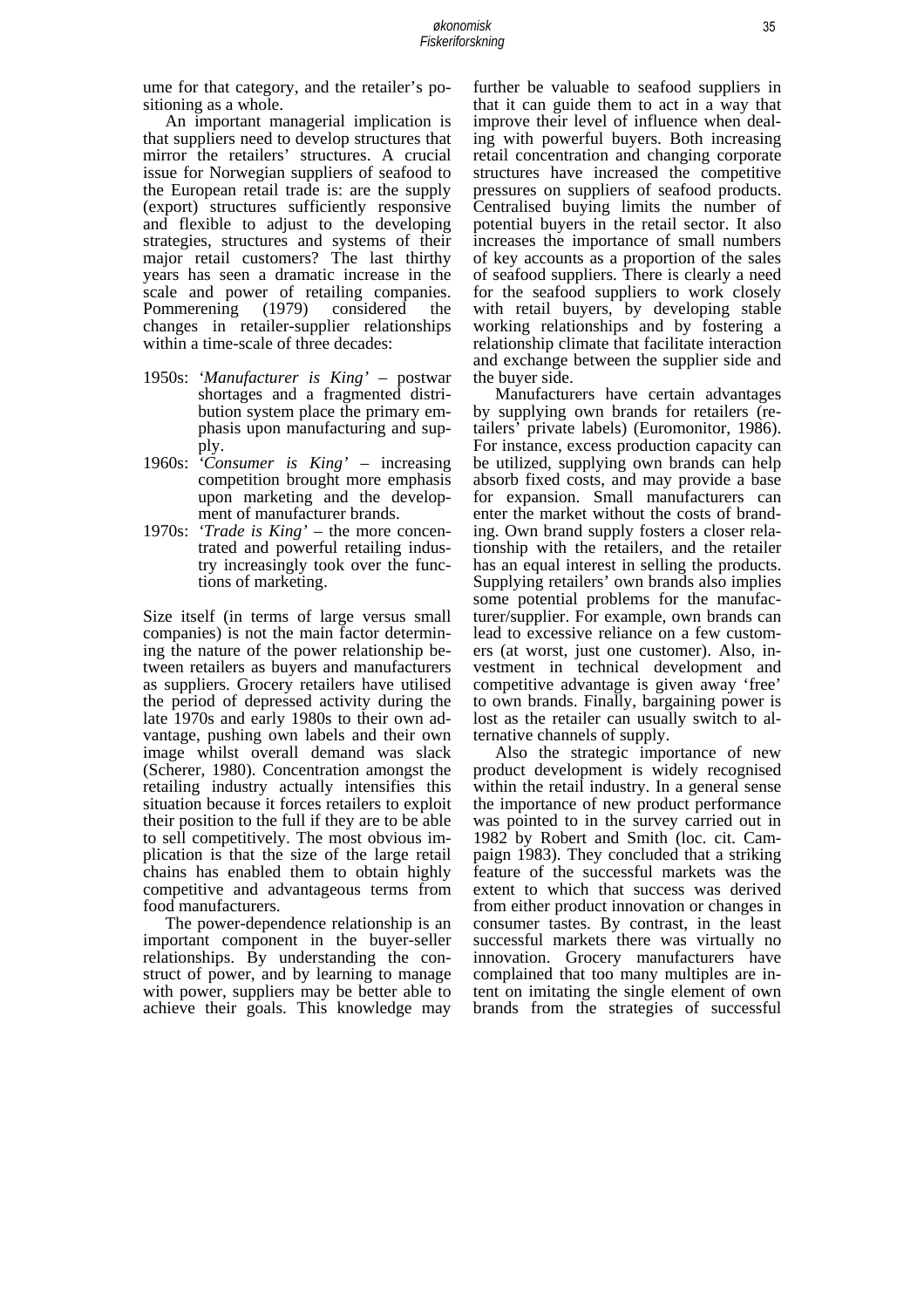companies such as Marks & Spencer and Sainsbury.

 Davies *et al*. (1985) claim that the immediate impact of own labels on new product development programmes has been felt in several distinct ways. First, because own label has the effect of compressing prices, the lower margins available on the products cut into the amount of money available for research and development. Second, selling space may be denied to the manufacturer brands – *i.e*. retailers may refuse to stock manufacturer's brands unless it agrees to also produce own brands. Considering also the retailers' access to scanner information and great knowledge about consumer trends, it is highly probable that future product innovations in the retailing industry are initiated by the retailers.

 Buying specifications have tended to become more exacting, and some retailers have established long-term working relationships with their best suppliers (Mc-Goldrick, 1990). As retailers increasingly recognize the need to innovate and maintain high quality in own brands, more care has to be given to establishing appropriate and reliable channels of supply.

### *Conclusions and Implications for Future Research*

As the previous paragraphs show, there are many reasons for the relative and often absolute increase in influence of retailers within supply chain or channel relationships for instance, increasing levels of concentration and increased centralization of purchasing. The trend is that large grocery retailers have become more powerful, and suppliers of foods have become aware of the potential extent of this power. Retail brand strategies has increased retailer involvement in traditional manufacturer areas of new product development, product testing, brand advertising (private labels), and also control over physical distribution. Also, new information technologies (collection, transmission and analysis of information) involve some major benefits for the retailer: logistical benefits, productivity benefits, buying benefits, customer service, and immediate feedback on changes in strategy.

 These changes have several significant impacts on the suppliers. Examples are: retailers are monitoring their suppliers' operations, more direct involvement, and suppliers are expected to be 'category specialists'. Further, suppliers need to adapt to the recent changes in retailing structures (*eg.* centralization of buying, concentration) and strategies (*eg.* own brands/private labels, new product development/innovations) in order to be rewarded with preferred-supplier status.

#### *Research on Channel Power*

Little is known about the construct of power and the relative importance of the construct, as one moves across industries or empirical contexts. Characteristics of the specific industry are important. This is evident, for example, in the economic theory of competition, where industry structure is considered to be the determining factor (Scherer, 1970). It is plausible to believe that the special characteristics of the seafood industry and its marketing channels call for descriptive research that examines power issues in different empirical settings, before one can speak confidently about power-dependence relationships in distribution channels.

 Using the seafood industry as a context for empirical research may bring out new and perhaps conflicting findings, due to the distinctive conditions that exist in this industry. For instance, does variation in supply of raw materials affect the powerdependence relations between buyers and sellers in a seafood marketing channel? Another question is: In which ways do uncertainty, unpredictability, and unstable market conditions affect the power-dependence relations? Also, the fact that there is mutual dependence between the autonomous channel participants, and clearly a need for adaptations and co-ordination of activities, may affect the influence attempts from both sides of the exchange relationship.

 The versatile nature of power illustrates that it is difficult to tie down exactly what the phenomenon is. There is still a great many research questions to be raised. After considering the issues mentioned above, the researcher may start searching for the bases for power and also try to answer the following question: How should channel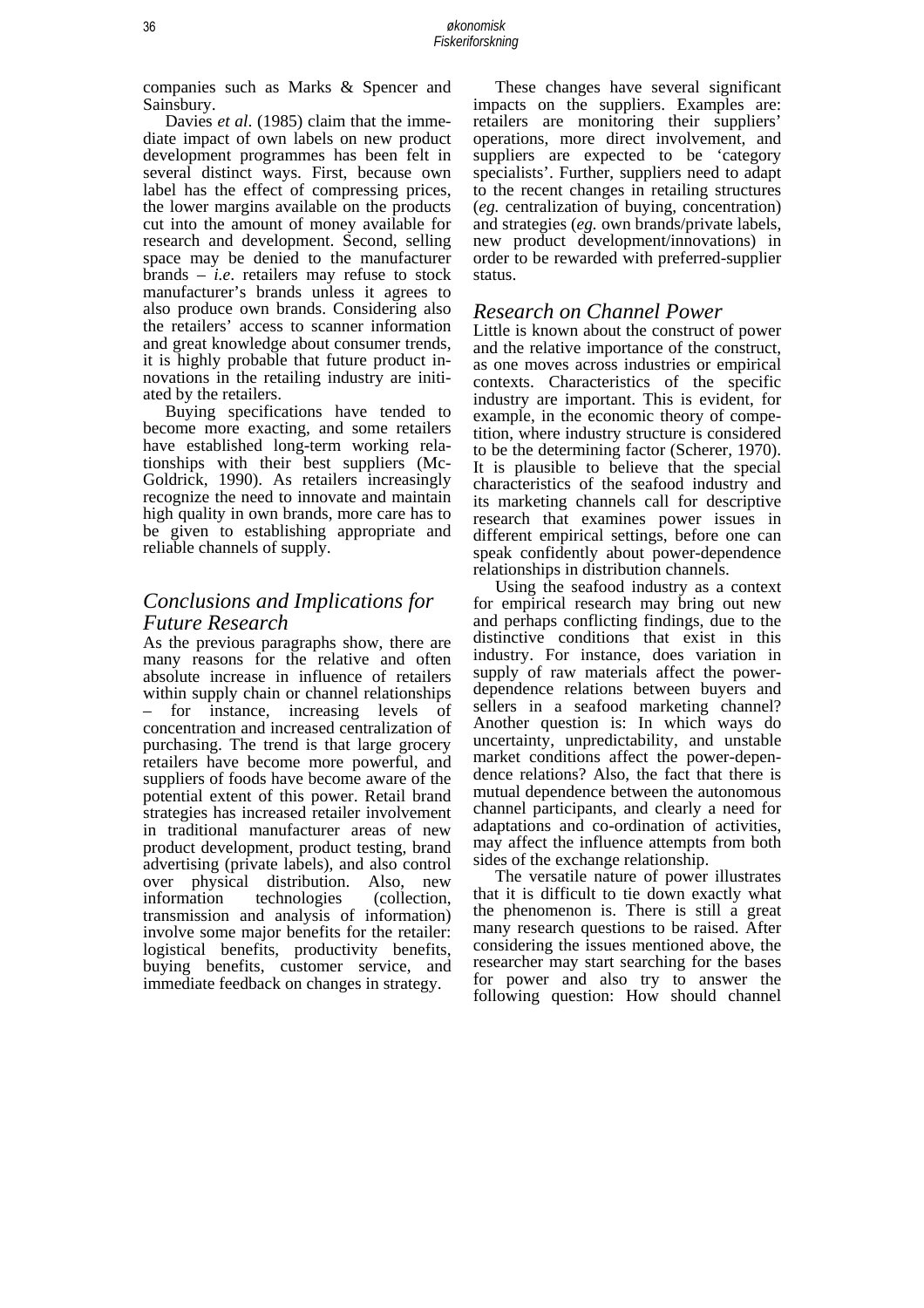members utilise their available power? Summing up so far: research has not yet reached a clear conceptualization of power, although the concept in various forms is a significant element of exchange relationships. It is my view that there exist an inappropriateness of deductive methods on the study of social phenomena. In addition, there is a lack of sufficient research to build up data for inductive reasoning. Possibilities for moving forward may be to combine deductive and inductive methods in future research on power in distribution channels.

It is this author's view that combining theories/frameworks and deductive and inductive methods, may add to the understanding of power in channels of distribution. Deductive research methods alone are not very effective in understanding processes or the importance people put on these processes (*eg.* interaction between buyers and sellers in a distribution channel). Inductive research methods can act as complementary approaches, because they allow for better understanding of people's *meanings*. The researcher should be aware of the lack of initial clarity about the nature of power in distribution channels. He or she should also be open to new ideas and new insights that may emerge during the research process, which could provide new and unexpected explanations of the phenomenon under investigation.

 $\mathfrak{F}_1$ 

### *Referanser*

- Arndt, J. (1981). The Political Economy of Marketing Systems: Reviewing the Institutional Approach, *Journal of Macromarketing*, **1** (Fall), pp. 36-46.
- Arndt, J. (1983). The Political Economy Paradigm: Foundations for Theory Building in Marketing, *Journal of Marketing*, **47** (Fall), pp. 44-54.
- Aschenbaum, A.A. and F.K. Mitchel (1987). Pulling Away from Push Marketing, *Harvard Business Review,* (May-June), pp. 38-40.
- Bates, F.L. and C.C. Harvey (1986). *The Structure of Social Systems*. Malabar, FL; R.E. Krieger Publishing Company.
- Beier, F.J. and L.W. Stern (1969). Power in Channels of Distribution. In Stern, L.W. (ed.) *Distribution Channels: Behavioral Dimensions*, pp. 92-116. Boston, MA; Houghton Mifflin.
- Brookes, R. (1995). Recent Changes in the Retailing of Fresh Produce: Strategic Implications for Fresh Produce Suppliers, *Journal of Business Research*, **32**: 2 (February), pp. 149-161.
- Butaney, G. and L.H. Wortzel (1988). Distributor Power Versus Manufacturer Power: The Customer Role, *Journal of Marketing*, vol. 52 (January), pp. 52-63.
- Buzzel, R.D., J.A. Quelch and W. J. Salmon (1990). The Costly Bargain of Trade Promotion, *Harvard Business Review*( March-April), pp. 141-149.
- *Campaign*, April 19, 1983, pp. 32-33.
- Cunningham, M.T. and K. Culligan (1988). Competitiveness Through Networks of Relation-ships in Information Technology Product Markets. In Proceeding from the 4th IMP Conference (Industrial Marketing & Purchasing Group), Manchester.
- Davies, G. (1990). Marketing to Retailers: A Battle for Distribution, *Long Range Planning*, **23** (December), pp. 101-108.

Dawson, J.A., S.A. Shaw and D.G. Harris (1987). *The Impact of Changes in Retailing and Wholesaling on Scottish Manufacturers,* **2**. Stirling; Institute for Retail Studies, University of Stirling.

Eksportutvalget for Fisk (1994). *Eksportstatistikk*. Tromsø; Eksportutvalget for Fisk.

Elg, U. and U. Johansson (1993). The Institutions of Industrial Governance, *International Studies of Marketing & Organization*, **23**:1, pp. 29-46.

Emerson, R.M. (1962). Power-Dependence Relations, *American Sociology Review*, **27** (February), pp. 31-41.

Euromonitor (1986). *The Own Brands Report*. London:Euromonitor.

- Farris, P.W. and K.L. Ailawadi (1992). *Retail Power: Monster or Mouse?* Technical Working Paper no. 92-129. Cambridge, MA: Marketing Science Institute.
- Foord, J., S. Bowlby and C. Tillsley (1992). Changing Relations in the Retail-Supply Chain. Geographical and Employment Implications, *International Journal of Retail & Distribution Management*, **20**:5, pp. 23-30.
- Frazier, G.L. and J.O. Summers (1984). Interfirm Influence Strategies and their Application within Distribution Channels. *Journal of Marketing*, **48** (Summer), pp. 43-55.
- French, J.R.P. and B. Raven (1959). The Bases of Social Power. In Cartwright, D. (ed.) *Studies in Social Power*. Ann Arbor, MI: University of Michigan Press.
- Fulop, C. (1988). The Role of Advertising in the Retail Marketing Mix, *International Journal of Advertising*, **7**, pp. 99-117.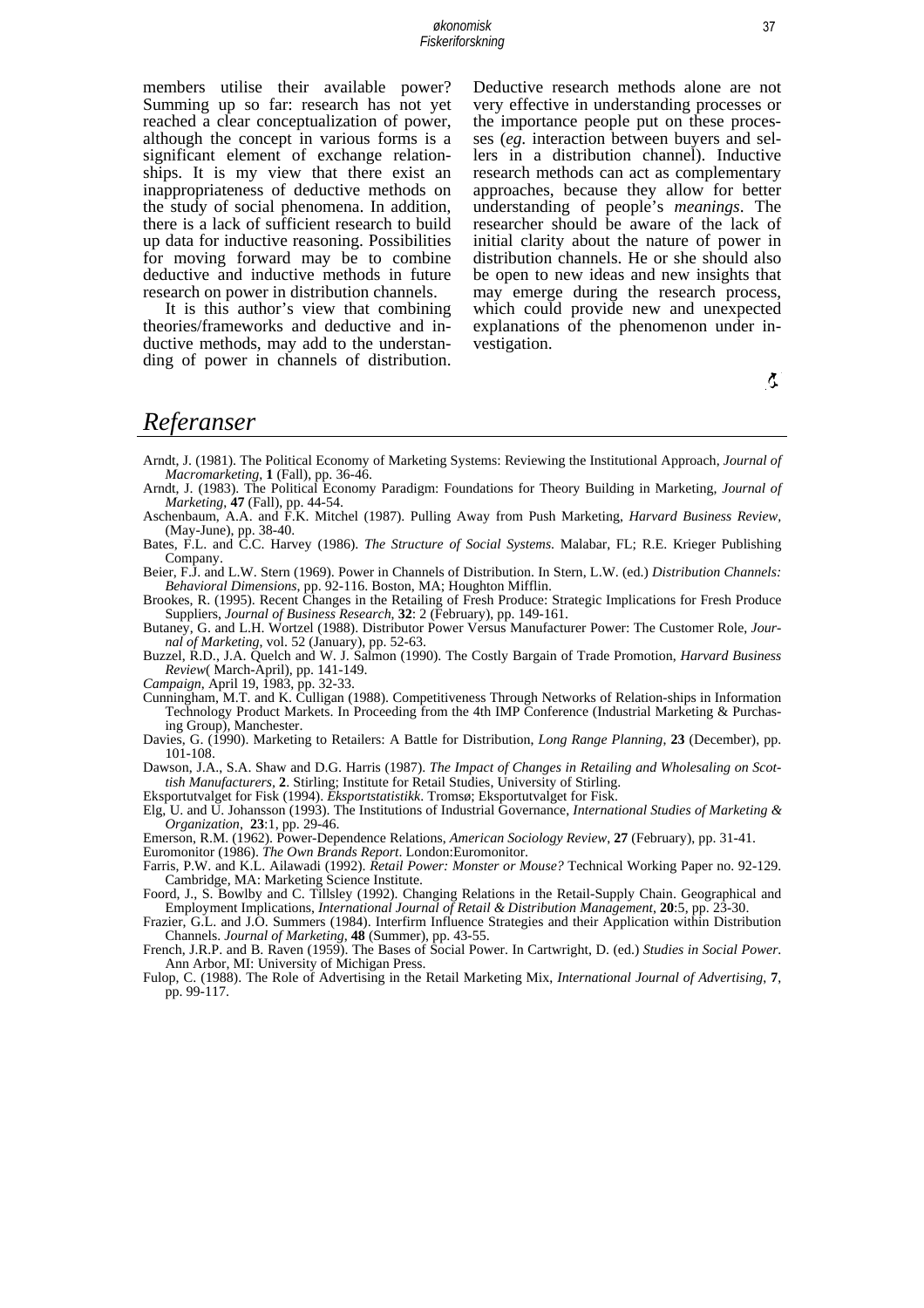Gaski, J.F. (1984). The Theory of Power and Conflict in Channels of Distribution, *Journal of Marketing,* **48** (Summer), pp. 9-29.

Gill, J. and P. Johnson (1991). *Research Methods for Managers*. London: Paul Chapman Publishing Ltd.

Glaser, B.G. and A.L. Strauss (1967). *The Discovery of Grounded Theory*. New York: Aldine de Gruyter.

- Hanssen, B.A. (1989). *Amerikansk detaljhandel Innkjøpernes krav til leveranser av sjømat (American Retail Trade - The Purchasers' Demands on Suppliers of Seafood)*. Report no. A-55. Tromsø; Norwegian Institute of Fisheries and Aquaculture Ltd.
- Hoch, S.J. and S. Banerji (1993). When Do Private Labels Succeed? *Sloan Management Review*, **34** (Summer), pp. 57-67.
- Hogarth-Scott, S. and S.T. Parkinson (1993). Retailer-Supplier Relationships in the Food Channel. A Supplier Perspective, *International Journal of Retail & Distribution Management*, **21**:8, pp. 11-18.
- Håkansson, H. (1982). *International Marketing and Purchasing of Industrial Goods: An Interaction Approach*. New York; John Wiley & Sons, Inc.

IGD News (1989). Food Retailing 1988. *IGD News*, **71**, pp. 1-2.

- Johanson, J. and L.-G. Mattsson (1987). Interorganizational Relations in Industrial Systems: A Network Approach Compared with the Transaction Cost Approach, *International Studies of Management and Organization*, **18**:1, pp. 34-48.
- Johnson, P. (1990). Our Aging Population The Implications for Business and Government, *Long Range Planning*, **23** (April), pp. 55-62.
- Knox, S.D. and H.F.M. White (1991). Retail Buyers and their Fresh Produce Suppliers: A Power or Dependency Scenario in the UK? *European Journal of Marketing*, **25**:1, pp. 40-52.
- Lawrence, J. (1993). Wal-Mart Readies Private-Label Laundry Assault. *Advertising Age*, August 30, pp. 1-34.
- Lucas, M.D. (1986). Changing Stores to Suit the Changing Customer. In ESOMAR (ed.): *Retail*
- *Strategies for Profit and Growth*, pp. 59-77. Amsterdam, NL; ESOMAR.
- Mattsson, L.-G. (1985). An Application of a Network Approach to Marketing: Defending and Changing Market Positions. In Dholakia, N. and Arndt, J. (eds.): *Changing the Course of Marketing: Alternative Paradigms for Widening Marketing Theory*, Supplement 2, pp. 263-288. Greenwich, CT; JAI Press Inc.

McGoldrick, P.J. (1990). *Retail Marketing*, London: McGraw-Hill Book Company.

- Nilsen, A.-C. and M.K. Steinholt (1994). Driftsundersøkelser i norsk fiskeindustri Driftsåret 1993. Report no. 7/94. Tromsø; Norwegian Institute of Fisheries and Aquaculture Ltd.
- Olver, J.M. and P.W. Farris (1989). Push and Pull: A One-Two Punch for Packaged Products, *Sloan Management Review*, Fall, pp. 53-61.

Pfeffer, J. and G.R. Salancik (1978). *The External Control of Organizations*. New York: Harper & Row.

- Pfeffer, J. (1992a). *Managing with Power: Politics and Influence in Organizations*. Boston, MA: Harvard Business School Press.
- Pfeffer, J. (1992b). Understanding Power in Organizations. *California Management Review*, **34**: 2 (Winter), pp. 29-50.

Pommerening, D.J. (1979). Brand Marketing: Fresh Thinking Needed! *Marketing Trends*, **1**, pp. 7-9.

- Prochaska, F.J. (1984). Principal Types of Uncertainty in Seafood Processing and Marketing, *Marine Resource Economics*, **1**:1, pp. 51-66.
- Richardson, L.D. and R.A. Robicheaux (1992). Supplier's Desire to Influence Related to Perceived Use of Power and Performance, *Journal of Business Research*, **25** (November), pp. 243-250.
- Rosenbloom, B. and D. Mollenkopf (1993): Dominant Buyers: Are They Changing the Wholesaler's Role in Marketing Channels? *Journal of Marketing Channels*, **3**:1, pp. 73-90.
- Scherer, F.M. (1970). *Industrial Market Structure and Economic Performance*. Chicago: Rand McNally.
- Scherer, F.M. (1980). *Industrial Market Structure and Economic Performance*. 2nd edition. Chicago: Rand McNally.
- Schiller, Z. and W. Zellner (1992). Clout! More and More, Retail Giants Rule in the Marketplace, *Business Week*, December 21, pp. 40-44.

Stern, L.W. and T. Reve (1980). Distribution Channels as Political Economies: A Framework for Comparative Analysis, *Journal of Marketing*, **44** (Summer), pp. 52-64.

- *Supermarket* (1990), no. 5-6.
- Thompson, J.D. (1967). *Organizations in Action Social Science Bases of Administrative Theory*. New York: McGraw-Hill.
- Thorelli, H.B. (1986). Networks Between Markets and Hierarchies, *Strategic Management Journal,* **7**, pp. 37-51. Williamson, O.E. (1975). *Markets and Hierarchies. Analysis and Antitrust Implications*. NewYork: The Free
- Press. Wingate, J.W. and J.S. Friedland (1978). *The Management of Retail Buying*. Englewood Cliffs, NJ: Prentice-Hall
- International, Inc.
- Ytreberg, P. and T. Reve (1989). *Vertical Integration in Retailing:* Power and Efficiency. Working paper no. 89/20. Bergen; Norwegian Research Center in Organization and Management.

## *Notes*